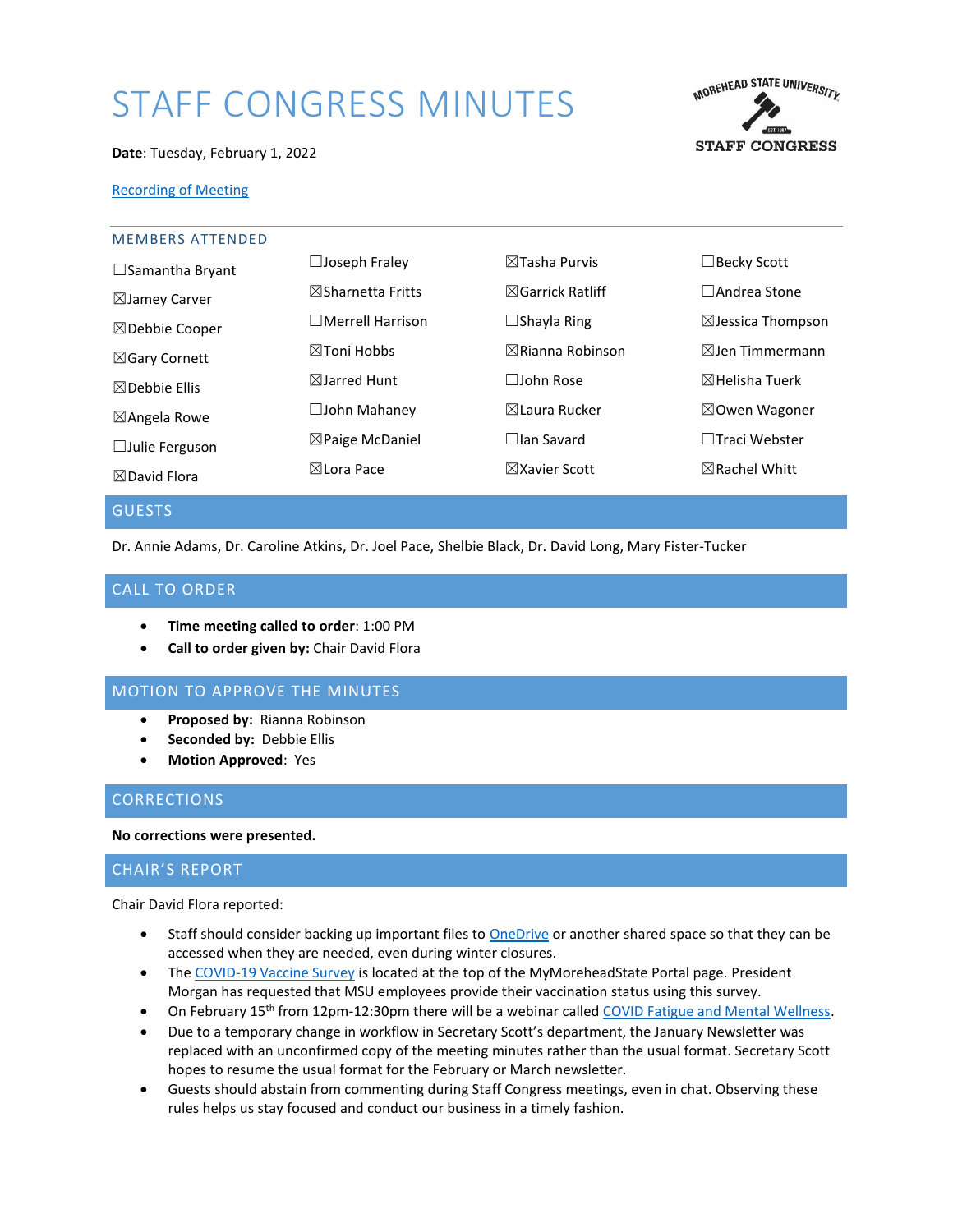# VICE-CHAIR'S REPORT

Vice-Chair Helisha Tuerk reported:

- COVID-19 Dashboard Update from January 17-23:
	- o Positive Cases
		- Employees: 17
		- On-Campus Students: 37
		- Off-Campus Students: 37
	- $\circ$  If you display symptoms of COVID-19, you should receive a test, even if you are vaccinated.
	- $\circ$  If you have been exposed to COVID-19, you should receive a test within 5 days of last exposure.
	- $\circ$  If you have high-risk activities such as large gatherings, you should social distance and wear masks.
	- o Visit<https://www.moreheadstate.edu/healthyatmsu> to for daily information regarding COVID-19 at Morehead State University.
	- o At-Home COVID tests are now available a[t https://www.covidtests.gov/.](https://www.covidtests.gov/)

SECRETARY'S REPORT

Secretary/Treasurer Xavier Scott reported:

- **Supply Account Balance**: \$204.19
- **Expenditures**: None.
- Members and guests have been absent due to scheduling conflicts. Secretary Scott suggested that we reevaluate the monthly meeting times to improve attendance. Chair Flora suggested that we send out a poll to all participants to determine the best meeting time.

STAFF SALUTES

No staff salutes were submitted

COMMITTEE REPORTS

#### BENEFITS & COMPENSATION:

B&C Chair Debbie Ellis reported:

- On December 8<sup>th</sup>, B&C met with Mary Fister-Tucker to discus[s PG-48.](https://www.moreheadstate.edu/administration/human-resources/personnel-policies/msu-personnel-policies/pg-48-vacation-leave) The committee agreed to move forward with the original proposed change, which indicated that excess annual leave (vacation) balances will carry over until June 30<sup>th</sup>, after which the time above the limit will be removed. Originally, this process would be done monthly.
- Approval of the changes to PG-48 motioned by Jamey Carver. Seconded by Tasha Purvis. Vote held until Old Business report.

## CREDENTIALS & ELECTIONS:

C&E Chair Toni Hobbs reported: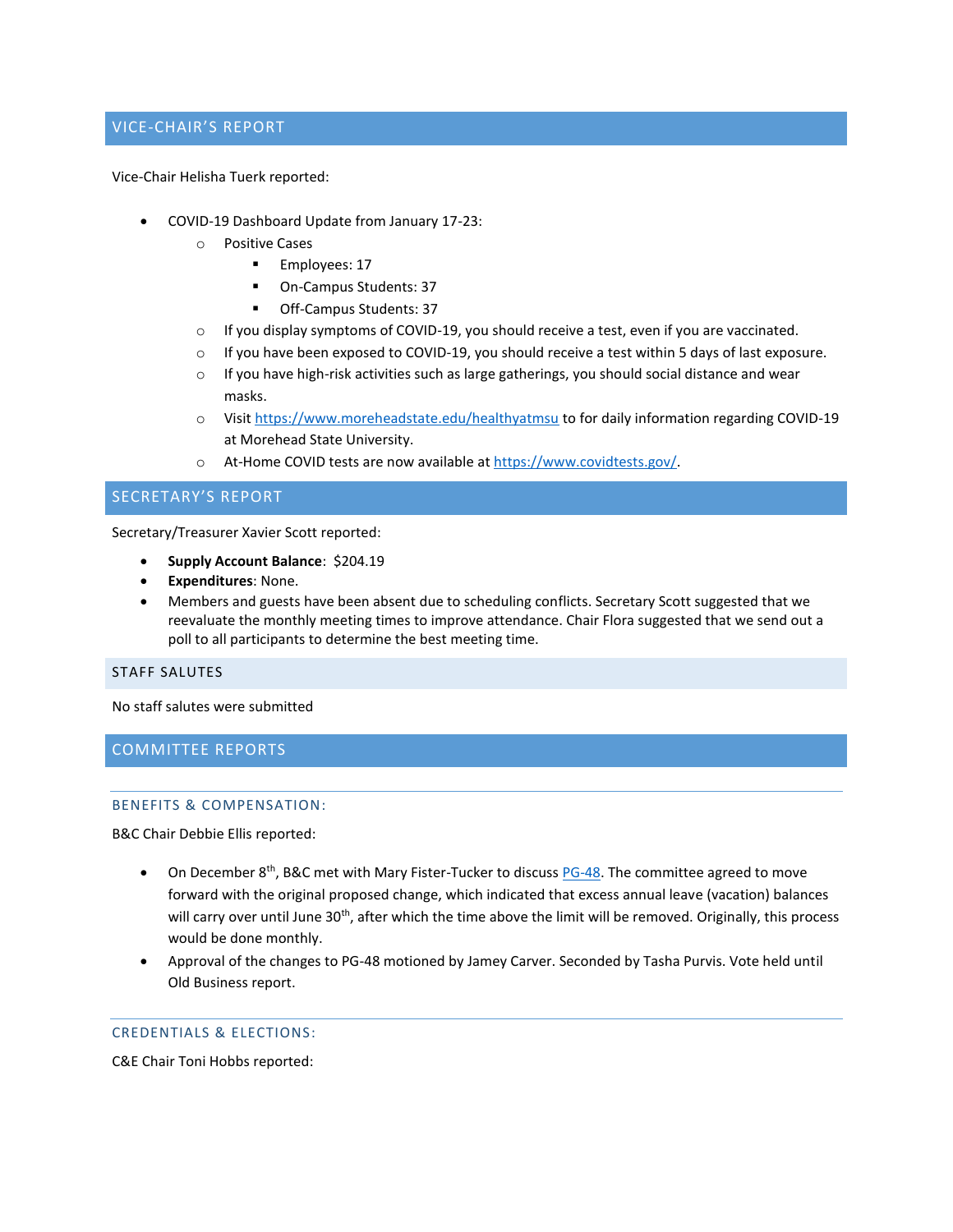- $\circ$  The committee will meet on February 3<sup>rd</sup> to begin working on the 2022/2023 Staff Congress election cycle.
- o There are several members whose terms are expiring in June.

## STAFF ISSUES

Staff Issues Chair James Carver reported:

| <b>Comment/Concern</b>                                                                                                                                                                                                                                                                                                                                                                                                   | <b>Response</b>                                                                                                |
|--------------------------------------------------------------------------------------------------------------------------------------------------------------------------------------------------------------------------------------------------------------------------------------------------------------------------------------------------------------------------------------------------------------------------|----------------------------------------------------------------------------------------------------------------|
| I'm concerned about the appearance of the library. Aside from the<br>stained carpets throughout, it looks like it needs a thorough<br>cleaning.                                                                                                                                                                                                                                                                          | Facilities Management has been notified and<br>will give extra attention to the Library in the<br>coming weeks |
| It's my understanding there is only one person assigned to clean the<br>library— part of the day. This doesn't seem sufficient to cover such<br>a large building. Ceiling tiles are covered in dust, HVAC units are as<br>well. Walls are dirty and the edges of all flooring are grimy. The<br>windows are always dirty, as well. It is a beautiful building with<br>heavy traffic. I think we can do better than this. |                                                                                                                |

## REGENT'S REPORT

**Reported by:** Dr. Joel Pace.

The Board of Regents:

- BoR hasn't met since the December meeting.
- January meeting canceled.
- Will meet again in March.
- In December, approved employee compensation plan.
	- $\circ$  First compensation is \$500 on February 15<sup>th</sup>, 2022. This is for employees hired on or before September 2021.
	- o Second compensation is \$500 in May 2022.

## HUMAN RESOURCES REPORT

**Reported by:** Dr. Caroline Atkins reported:

- Issues with health equity card funds are resolved. If staff still have issues, they should call the Office of Human Resources at 606-783-2097 or emai[l humanresources@moreheadstate.edu.](mailto:humanresources@moreheadstate.edu)
- Annual performance evaluations are coming up.
	- o This is a great opportunity for supervisors to coach employees and to promote departmental goals.
	- $\circ$  It's okay if employees don't get all "exceeds expectations" reviews as it shows areas to grow.
	- $\circ$  Employees should review their job descriptions for accuracy against current job duties. Office of Human Resources will work with your supervisor to make edits if necessary.
	- o Evaluation period is April 2021-March 2022.
- Requested that staff help share employment opportunities at [https://moreheadstate.peopleadmin.com/.](https://moreheadstate.peopleadmin.com/)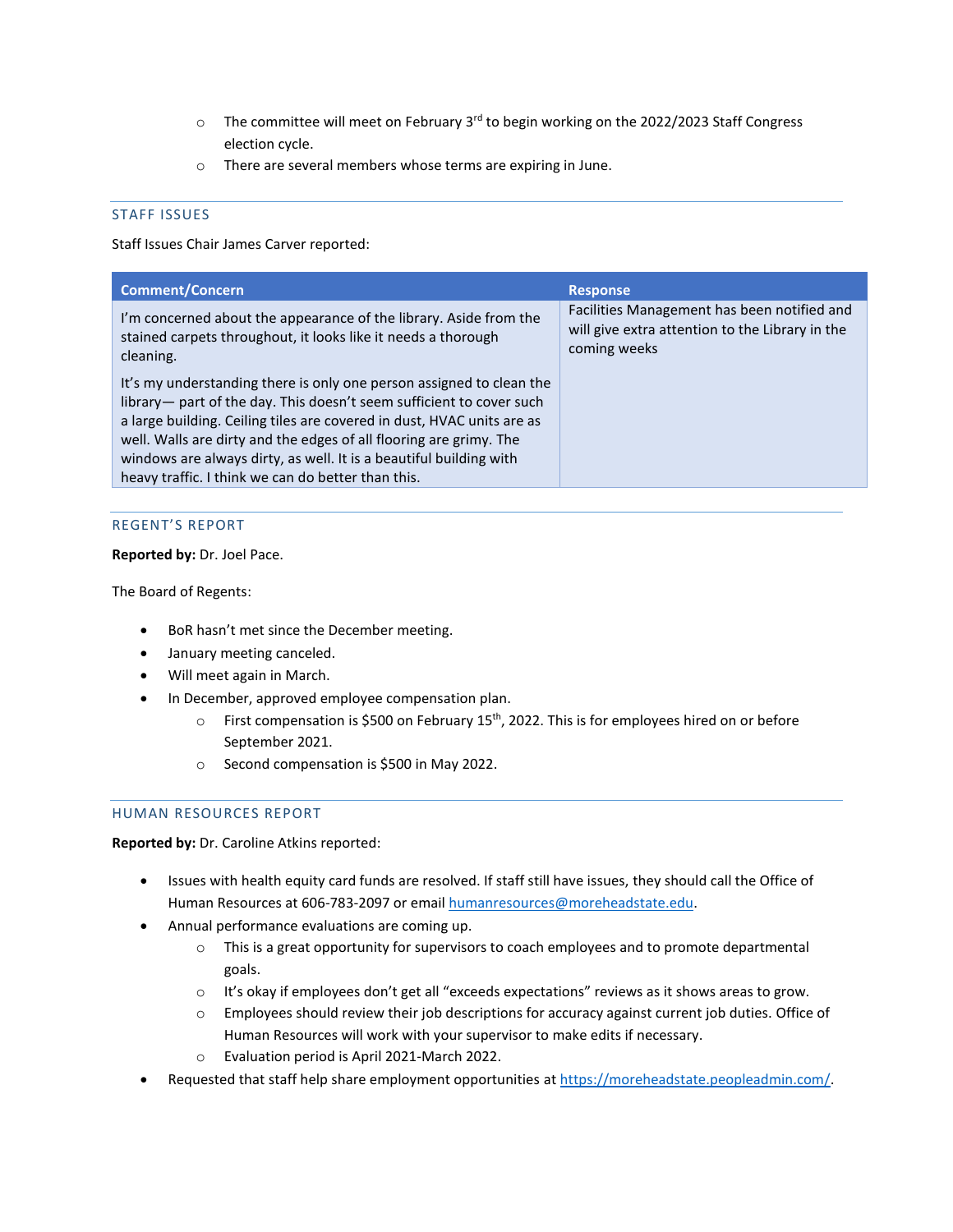- If staff have recently moved homes, they should fill out the [Employee Information Change Form](https://www.moreheadstate.edu/MSU/media/Human-Resources/Employee-Information-Change-Form.pdf) to ensure HR has the right information for communication.
- HR is working on the annual staff appreciation celebration, which is estimated to be held in the third week of May.
- At-Home COVID tests are now available at [https://www.covidtests.gov/.](https://www.covidtests.gov/) Note that the tests expire, so only order what is necessary.
- The monthly Learning Cafes are back.
	- o Working on one related to Valentines Day.
	- o Working on one for Excel Training.
	- o Email Learning Café ideas t[o humanresources@moreheadstate.edu](mailto:humanresources@moreheadstate.edu)
- Representative Lora Pace asked which year's CUPA data are used to determine pay scales.
	- $\circ$  Dr. Atkins said we are using the 2013/2014 CUPA data because MSU hasn't had a significant raise since that time and we must make sure everyone is on the same scale. It is on the to-do list to share current CUPA data to share with administration for future changes.
- Representative Lora Pace suggested that in order to compensate for the lower pay and to improve recruitment that we offer hybrid work opportunities that would work partially/fully remote for applicable jobs.
	- o Dr. Atkins said she will share that suggestion with leadership.

# CABINET REPORT

# **Reported by:** Mary Fister-Tucker

- Employee compensation is the Cabinet's #1 priority. They're currently working with the budget office to estimate the dollar amount it would take to raise wages to match current CUPA data.
- There has been a new announcement about the [COVID-19 Vaccine Survey,](https://forms.office.com/Pages/ResponsePage.aspx?id=RKg1YTuFjEuQIK5_fM9sIk0PJv2FHBBKmwap8TRUvtFUMUtaOFVFRTZHVkQ1UTVCWVQ1VFpHOEY4WiQlQCN0PWcu) where you can upload your most recent vaccine cards. This request is to get up-to-date vaccination statistics for MSU employees.
	- o Staff are encouraged to upload those.
	- o There will likely be randomly chosen rewards available for those who participate.
- On the MSU site, you can find the [Weather Plans](https://www.moreheadstate.edu/administration/emergency-resources/weather-plans) page, where it explains the current weather plans and has a link to [Eagle Alerts,](https://www.moreheadstate.edu/Administration/Eagle-Alerts) where you can sign up for important notifications. Representative Toni Hobbs informed the body that when signing up for Eagle Alerts, users must accurately use the text EAGLEALERT exactly. Any deviation in the EAGLEALERT text will not be successful.

## FACULTY SENATE REPORT

**Reported by:** Dr. David Long reported:

- The next Faculty Senate meeting will be held on February  $7<sup>th</sup>$ . Agenda items include:
	- o Shannon Harr from the Office of Research & Sponsored Programs (ORSP) will be coming to speak at Faculty Senate about the vision of his office going forward on February 7<sup>th</sup>. Staff Congress representatives are invited to the meeting.
	- o The Academic Issues Committee is investigating the current state of COVID protocols at MSU, specifically addressing the need for KN95 masks over cloth masks.
	- $\circ$  The senate will discuss endemic technology issues in some of the buildings that are affecting faculty and staff.